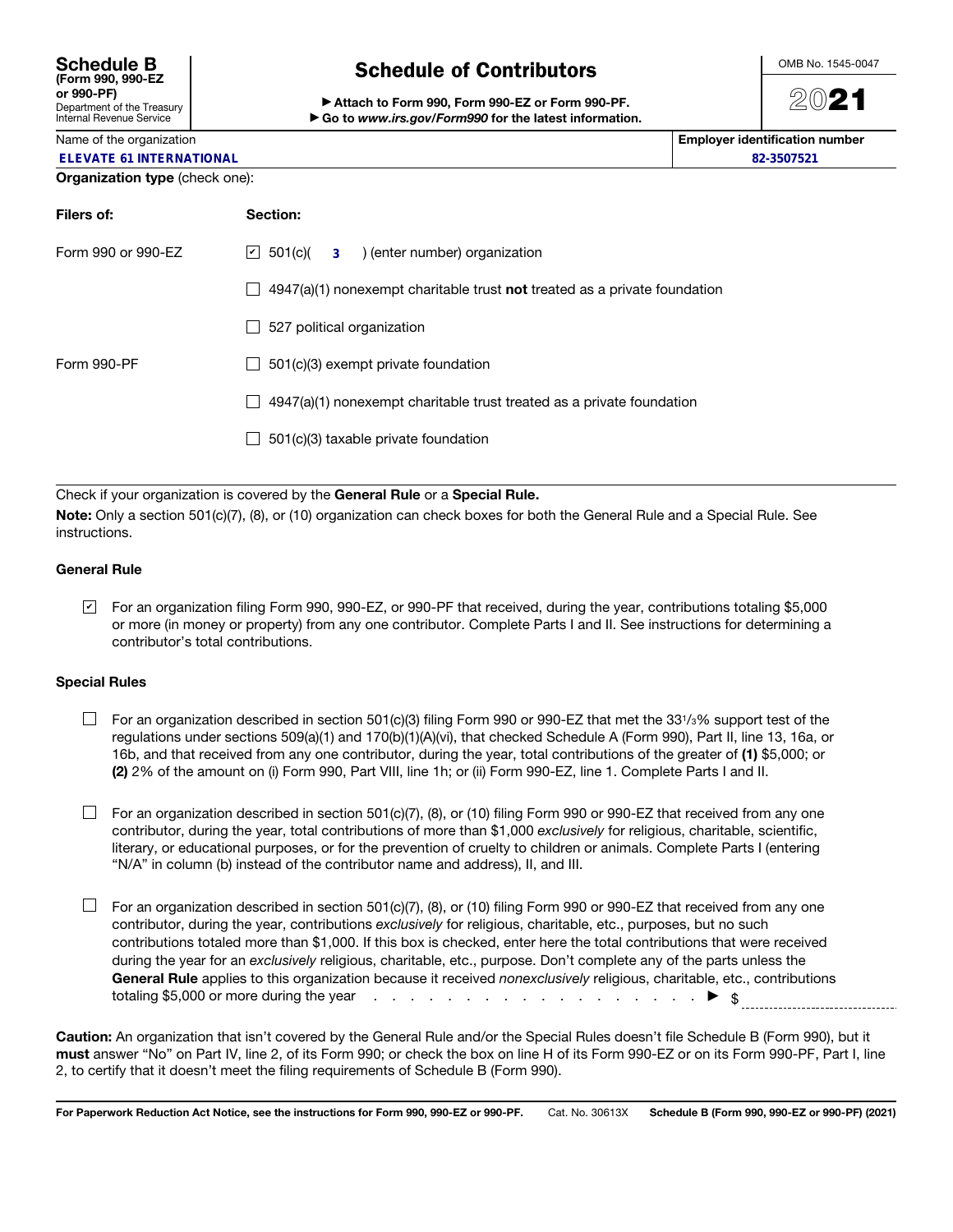| LDE.<br>$990 - E$<br>. (2021)<br>Schedule<br>∠aar i<br>990.<br>ರ (Form<br>υı<br><i>ສສບ</i> | Page | Οt | nt |  |
|--------------------------------------------------------------------------------------------|------|----|----|--|
|                                                                                            |      |    |    |  |

|                | Schedule B (Form 990, 990-EZ or 990-PF) (2021)                                                        |                                   | Page<br>1 of 1 of <b>Part I</b>                                                                                |
|----------------|-------------------------------------------------------------------------------------------------------|-----------------------------------|----------------------------------------------------------------------------------------------------------------|
|                | Name of organization<br><b>ELEVATE 61 INTERNATIONAL</b>                                               |                                   | <b>Employer identification number</b><br>82-3507521                                                            |
| Part I         | <b>Contributors</b> (see instructions). Use duplicate copies of Part I if additional space is needed. |                                   |                                                                                                                |
| (a)<br>No.     | (b)<br>Name, address, and ZIP + 4                                                                     | (c)<br><b>Total contributions</b> | (d)<br><b>Type of contribution</b>                                                                             |
| $\mathbf{1}$   | <b>Freedom Church Alliance</b>                                                                        |                                   | <b>Person</b><br>⊻<br>Payroll                                                                                  |
|                | 7941 Katy Freeway Suite 734<br>Houston, TX 77024                                                      | \$<br>10,000                      | <b>Noncash</b><br>(Complete Part II for<br>noncash contributions.)                                             |
| (a)<br>No.     | (b)<br>Name, address, and ZIP + 4                                                                     | (c)<br><b>Total contributions</b> | (d)<br><b>Type of contribution</b>                                                                             |
| $^{2}$         | <b>Pursue Missions International</b><br>10503 Slide Rd                                                | \$<br>15,440                      | <b>Person</b><br>$\vert\mathbf{v}\vert$<br>Payroll<br><b>Noncash</b>                                           |
|                | Lubbock, TX 79424                                                                                     |                                   | (Complete Part II for<br>noncash contributions.)                                                               |
| (a)<br>No.     | (b)<br>Name, address, and ZIP + 4                                                                     | (c)<br><b>Total contributions</b> | (d)<br><b>Type of contribution</b>                                                                             |
| $\frac{3}{2}$  | <b>Kyle and Taylor Anderson</b><br>1142 Heampstead Villa Ln                                           | \$<br>5,000                       | $\mathbf{v}$<br><b>Person</b><br>Payroll<br><b>Noncash</b>                                                     |
|                | Houston, TX 77008                                                                                     |                                   | (Complete Part II for<br>noncash contributions.)                                                               |
| (a)<br>No.     | (b)<br>Name, address, and ZIP + 4                                                                     | (c)<br><b>Total contributions</b> | (d)<br><b>Type of contribution</b>                                                                             |
| 4              | <b>Tom and Cherri Head</b><br>2317 60th Street<br>Lubbock, TX 79412                                   | ¢<br>6,510                        | <b>Person</b><br>$\mathbf{v}$<br>Payroll<br><b>Noncash</b><br>(Complete Part II for<br>noncash contributions.) |
| (a)<br>No.     | (b)<br>Name, address, and ZIP + 4                                                                     | (c)<br><b>Total contributions</b> | (d)<br><b>Type of contribution</b>                                                                             |
| 5 <sub>1</sub> | The Houston 20<br>764 Pifer Road<br>Houston, TX 77024                                                 | \$<br>10,000                      | Person<br>V<br>Payroll<br><b>Noncash</b><br>(Complete Part II for<br>noncash contributions.)                   |
| (a)<br>No.     | (b)<br>Name, address, and ZIP + 4                                                                     | (c)<br><b>Total contributions</b> | (d)<br>Type of contribution                                                                                    |
|                |                                                                                                       | \$                                | <b>Person</b><br>Payroll<br><b>Noncash</b><br>(Complete Part II for<br>noncash contributions.)                 |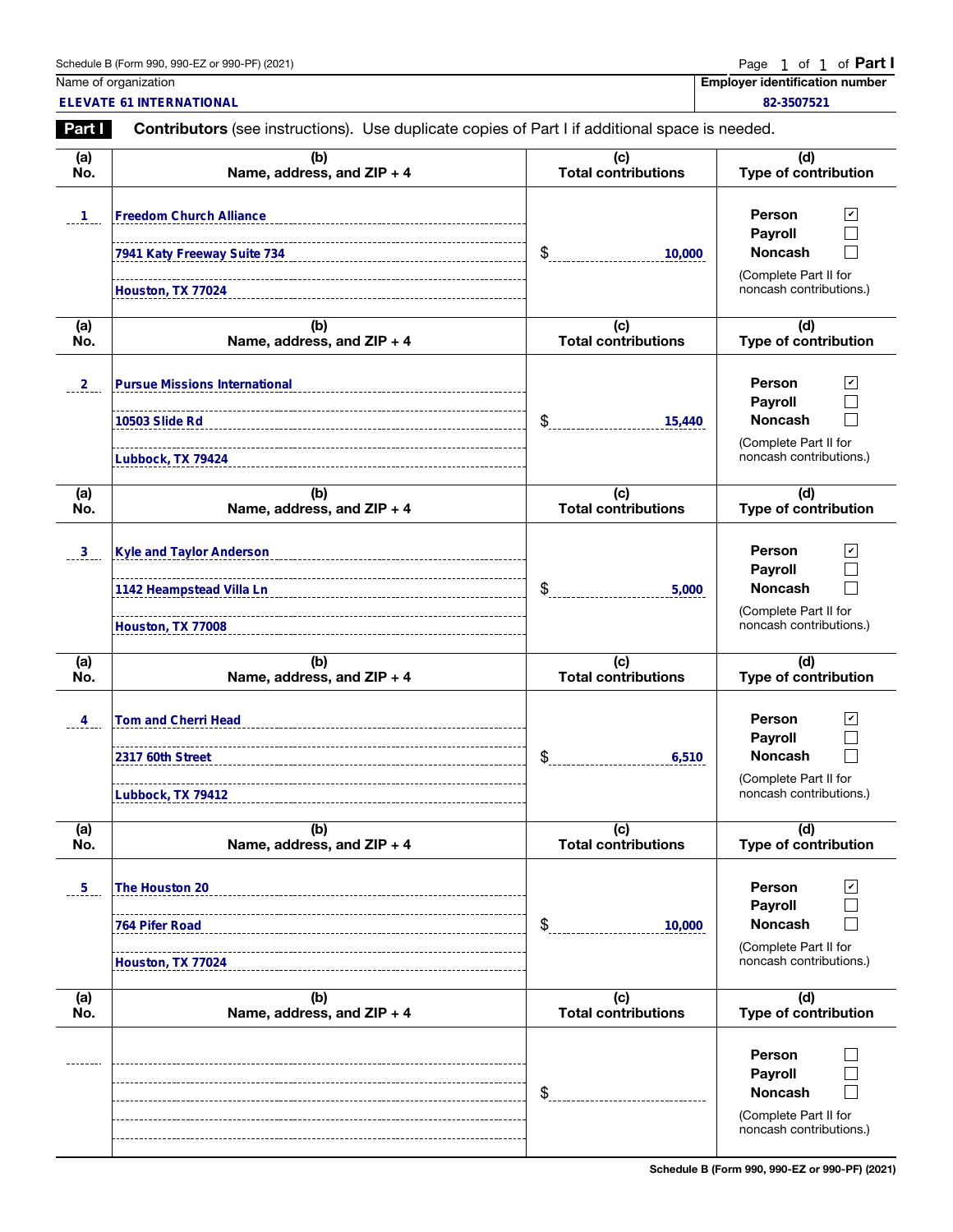Name of organization **Employer identification number** Name of organization **number** 

**ELEVATE 61 INTERNATIONAL 82-3507521**

Part II Noncash Property (see instructions). Use duplicate copies of Part II if additional space is needed.

| (a) No.<br>from<br>Part I | (b)<br>Description of noncash property given | (c)<br>FMV (or estimate)<br>(See instructions.) | (d)<br>Date received |
|---------------------------|----------------------------------------------|-------------------------------------------------|----------------------|
|                           |                                              | \$                                              |                      |
| (a) No.<br>from<br>Part I | (b)<br>Description of noncash property given | (c)<br>FMV (or estimate)<br>(See instructions.) | (d)<br>Date received |
|                           |                                              | \$                                              |                      |
| (a) No.<br>from<br>Part I | (b)<br>Description of noncash property given | (c)<br>FMV (or estimate)<br>(See instructions.) | (d)<br>Date received |
|                           |                                              | \$                                              |                      |
| (a) No.<br>from<br>Part I | (b)<br>Description of noncash property given | (c)<br>FMV (or estimate)<br>(See instructions.) | (d)<br>Date received |
|                           |                                              | \$                                              |                      |
| (a) No.<br>from<br>Part I | (b)<br>Description of noncash property given | (c)<br>FMV (or estimate)<br>(See instructions.) | (d)<br>Date received |
|                           |                                              | \$                                              |                      |
| (a) No.<br>from<br>Part I | (b)<br>Description of noncash property given | (c)<br>FMV (or estimate)<br>(See instructions.) | (d)<br>Date received |
|                           |                                              | \$                                              |                      |

Schedule B (Form 990, 990-EZ or 990-PF) (2021)